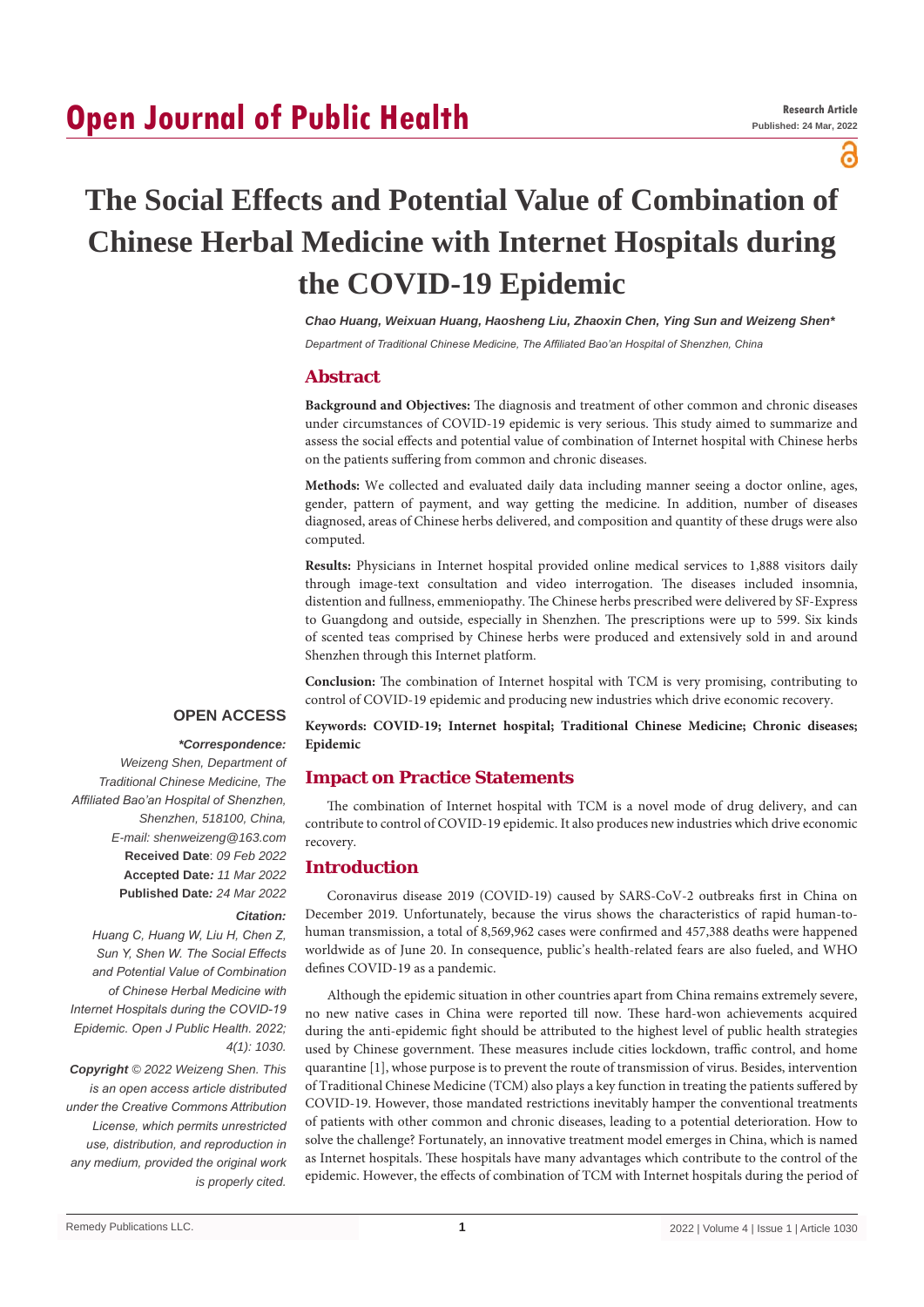COVID-19 epidemic are still not reported.

## **Methods**

Firstly, an interaction between patients and doctors needed to be established in internet-based hospital (Figure 1A). In brief, the patient who suffered any common and chronic diseases instead of emergency and severe diseases could ask his/her doctor for help by image-text consultation or video interrogation whenever and wherever possible. Then, the doctors of Traditional Chinese Medicine who were at home or in the hospital made a diagnosis based on the patient's symptoms and signs or medical history and auxiliary examination using internet terminal. Afterwards, the doctor prescribed Chinese medicine which might boil by themselves or our hospital. Finally, these prescribed Chinese herb medicines were delivered to the patient's home by SF-Express.

Once the interaction between patients and doctors was accomplished, we collected and evaluated daily data from March 20<sup>th</sup>, 2020, to June 19th, 2020, including manner seeing a doctor online, ages, gender, pattern of payment, and way getting the medicine. In addition, number of diseases diagnosed, areas of Chinese herbs delivered, and composition and quantity of these drugs were computed (Figure 1B).

# **Results**

#### **Basic information of patients in Internet hospital platform**

As shown in Figure 2, we observed that image-text consultation and video interrogation using Internet client-side were two ways of seeing a doctor in Internet hospital, and the patients were 1,265 and 623 cases (Figure 2A). We found that there were not many patients at first (March  $20^{th}$  to March  $31^{st}$ ), only 13 cases (12 for male and 1 for female). The number of patients was increased at April and up to 48 cases (16 for male and 32 for female), and the patients were 180 cases (97 for male and 191 for female) at May, and 240 cases at June  $1<sup>st</sup>$  to June 19th (Figure 2B). The youngest patient was 3 years old, and the oldest was 63 years old, but most patients are between 18 and 40 years old, followed by 40 and 60 years old (Figure 2C).

During the online medical service, our doctors gave out 599 prescriptions whose pattern of payment included cash (301 cases) and medical insurance (190 cases) (Figure 2D). Once the prescriptions were ensured and paid, the Chinese herbal medicines needed to be delivered to the patients, including two ways to get these medicines. One was that the patients or family members went to the physical hospital by themselves. The other was express delivery by SF. (A domestic express company).

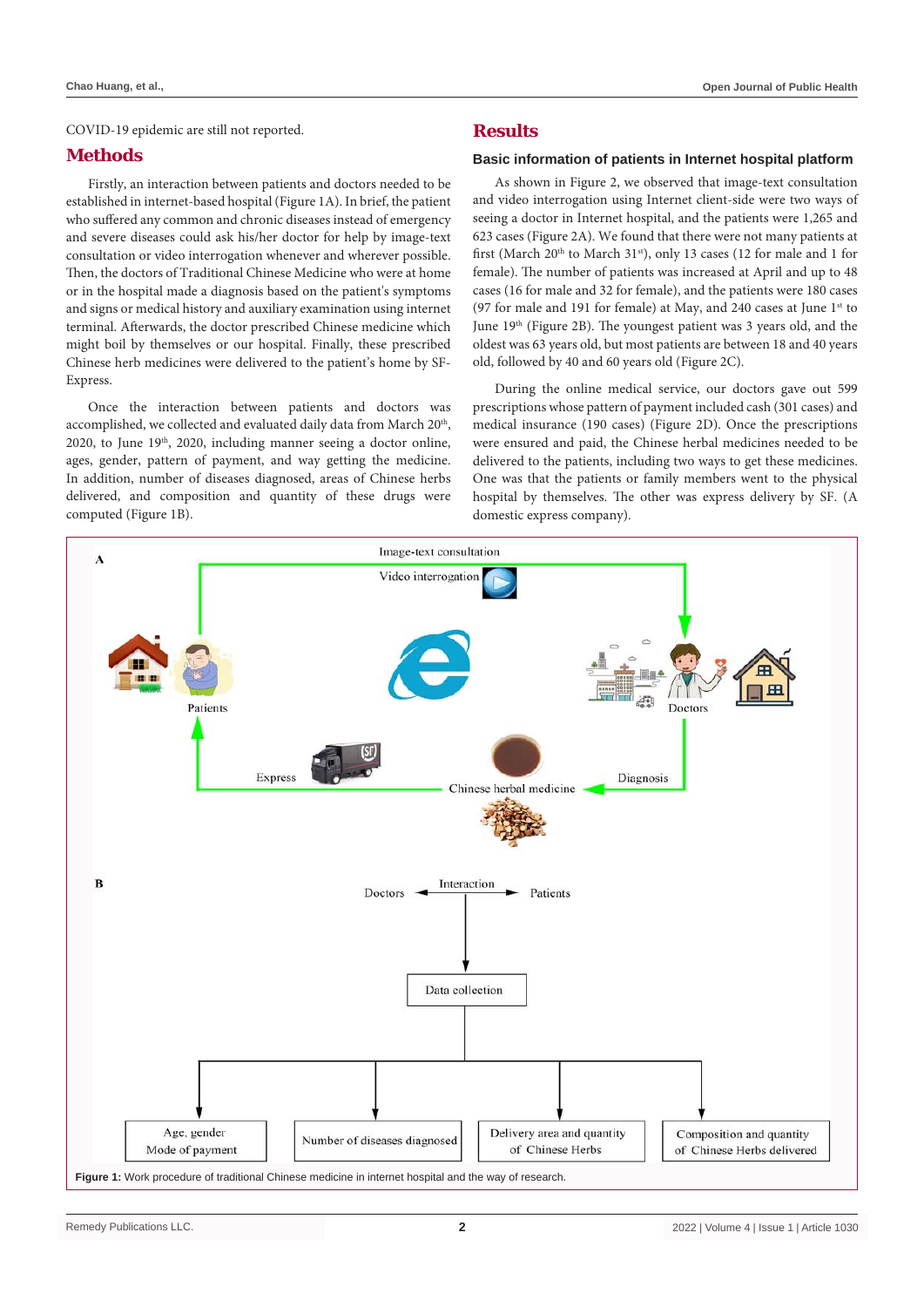

#### **Area of Chinese herbs delivered by express**

The delivered herbs included two forms of prescription. One was decoction prepared by hospital. The other was raw Chinese herbs and needed to be decocted by patients. These herbs were delivered to Guangdong and outside, including Guangxi Zhuang Autonomous Region, Shanxi, Hunan, Zhejiang, Inner Mongolia, and Shanghai) (Figure 3A). The number of prescription delivered to Guangdong was 316. 295 prescriptions were from Shenzhen, that of Dongguan, Huizhou and Jieyang, Yangjiang were 6, 4, and 2, 2, respectively, and all three of Shantou Yangjiang Guangzhou Zhanjiang Foshan, and Zhongshan had 1. Among districts of Shenzhen, 198 prescriptions were from Baoan, followed by Nanshan 30 and Longgang 29, 22 for Futian, 6 for Nanshan, 8 for Guangming, 6 for Luohu, and 2 for Longhua (Figure 3B).

#### **Classification of the disease of the patients in the Internet hospital**

As shown in Figure 4, most patients were suffered from common and chronic instead of emergency and severe diseases, including insomnia, distention and fullness, emmeniopathy, constipation, dizziness, chronic gastritis, lacking in strength, acute upper respiratory infection, hypertensive disease, lumbar disc herniation. Other diseases are relatively few, such as suspected coronary heart disease, fracture of metacarpal bones, strumoderma, etc.

## **Composition and distribution of Chinese herbs delivered**

As mentioned above, the 491 prescriptions contained 207 Chinese herbs (Figure 5). The frequency of *Poria cocos* (Fuling) was the most (account for 68 times), followed by *Rhizom*a *Atractylodis macrocephalae* (Baizhu), honey-fried licorice root (Zhigancao), *Pericarpium citri reticulatae* (Chenpi), and *Rhizoma Pinellinae praeparata* (prepared Banxia).

#### **Other TCM industries derived from the Internet-based hospitals**

Summer is coming. As the temperature rises, people will increase their water intake. However, plain and dull boiled water is not their dish. Scented teas, consist of flowers and fruits of Chinese herbs, are a good choice. The palate is mellow, tasty and good-looking. Unfortunately, the quality of scented tea products on the market is uneven. How can we ensure the quality of teas? In pharmacy of Traditional Medicine, we selected fine Chinese herbs, performed strict quality control and made a careful preparation (Figure 6). Therefore, six kinds of scented teas were produced, and their names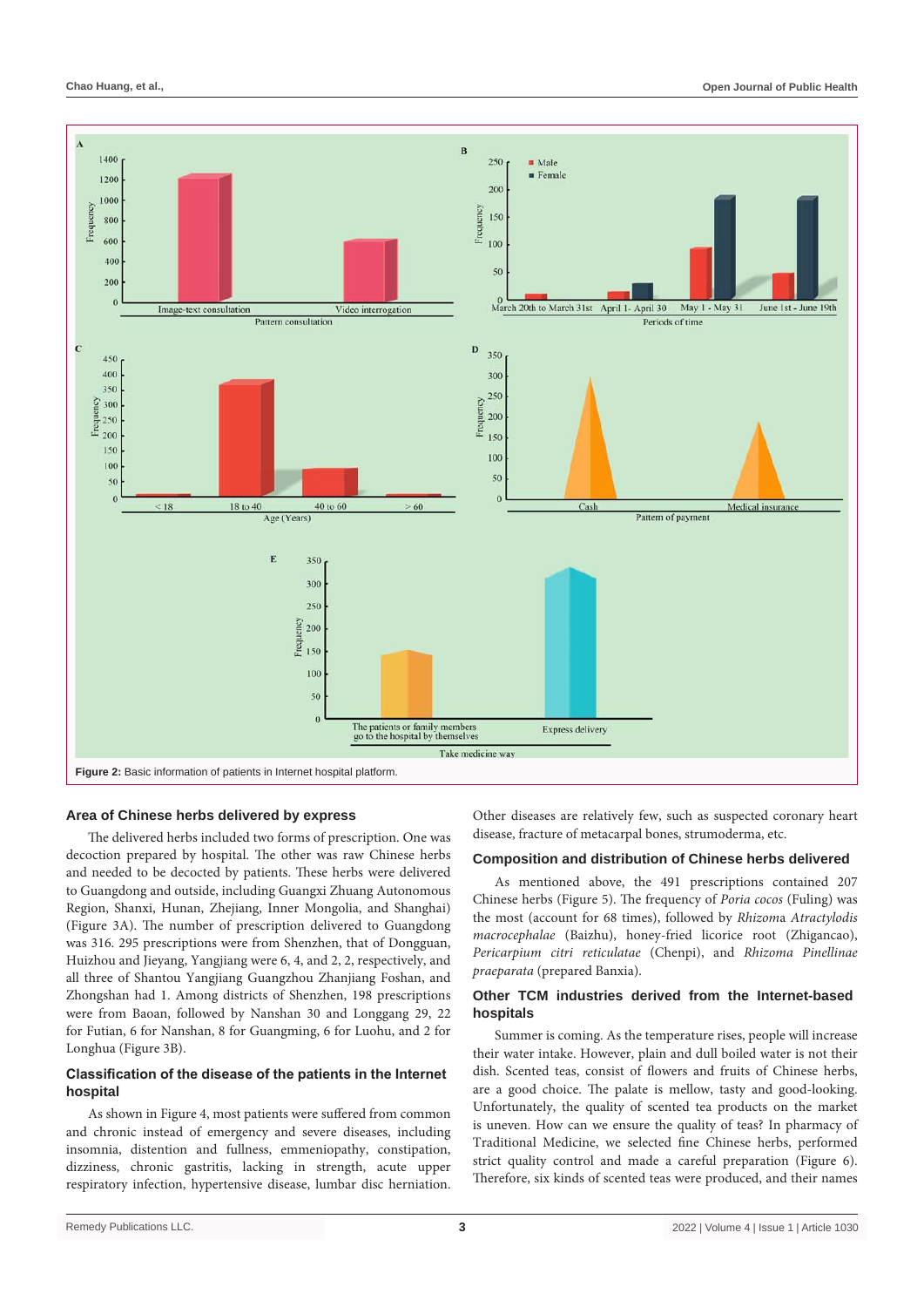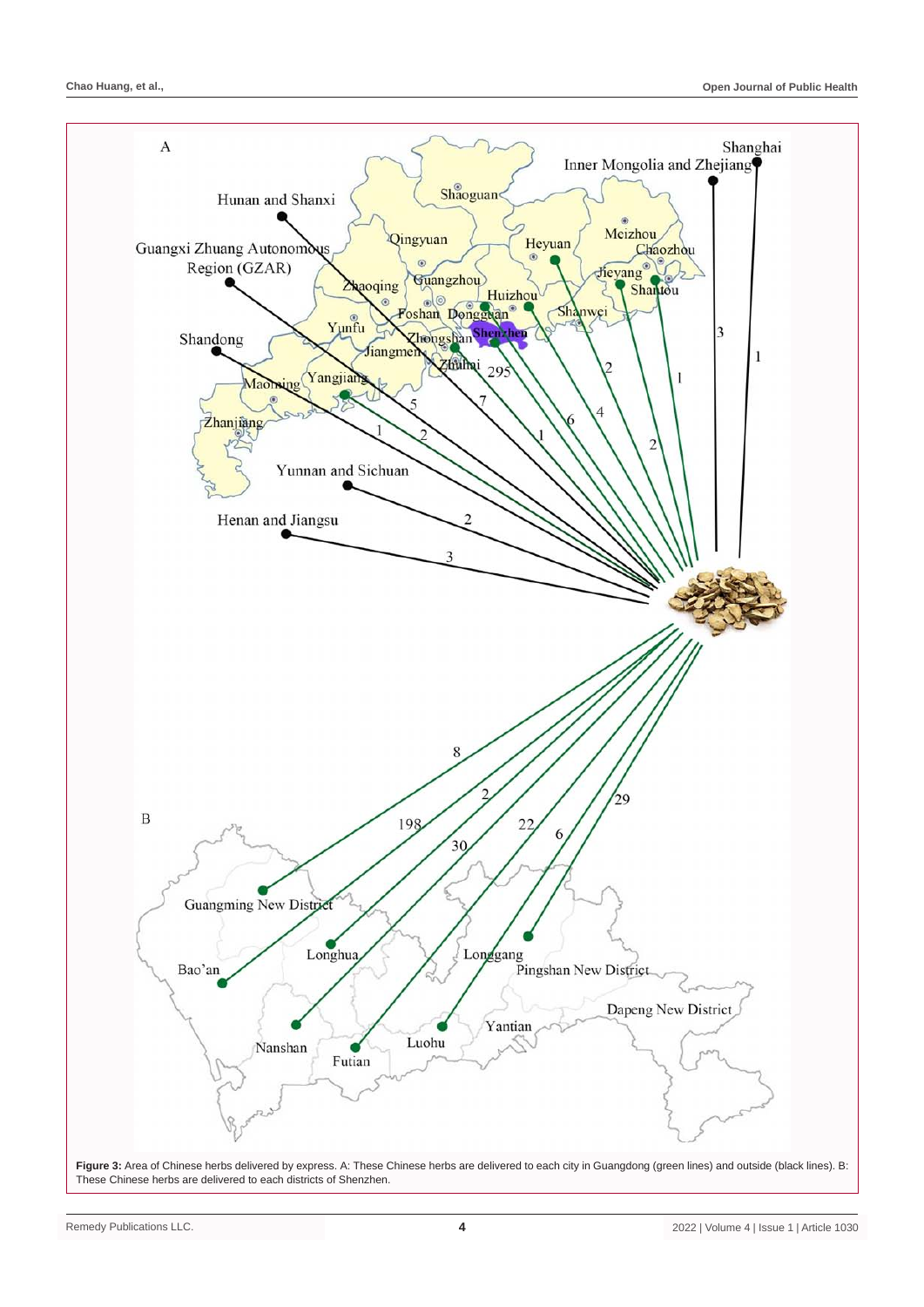



were nourishing skin of drink, refreshing and nourishing the liver of tea, invigorating the spleen and eliminating wetness-evil of tea, losing weight and reducing fat of tea, five kinds of flowers of tea, protecting pharynx and relieving sore-throat of tea, respectively. These six kinds of scented tea have their own functions and suitable for crowds (Table 1). In brief, sub-healthy people suffering from potential occupational diseases are most suitable for these scented teas. These scented teas

were well received by the masses. More than 1500 packets of scented tea were sold to the whole country through our Internet hospital as of June 19th, 2020.

## **Discussion**

Gathering crowds and cross-infection are not conducive to the contact isolation and control of the COVID-19 epidemic.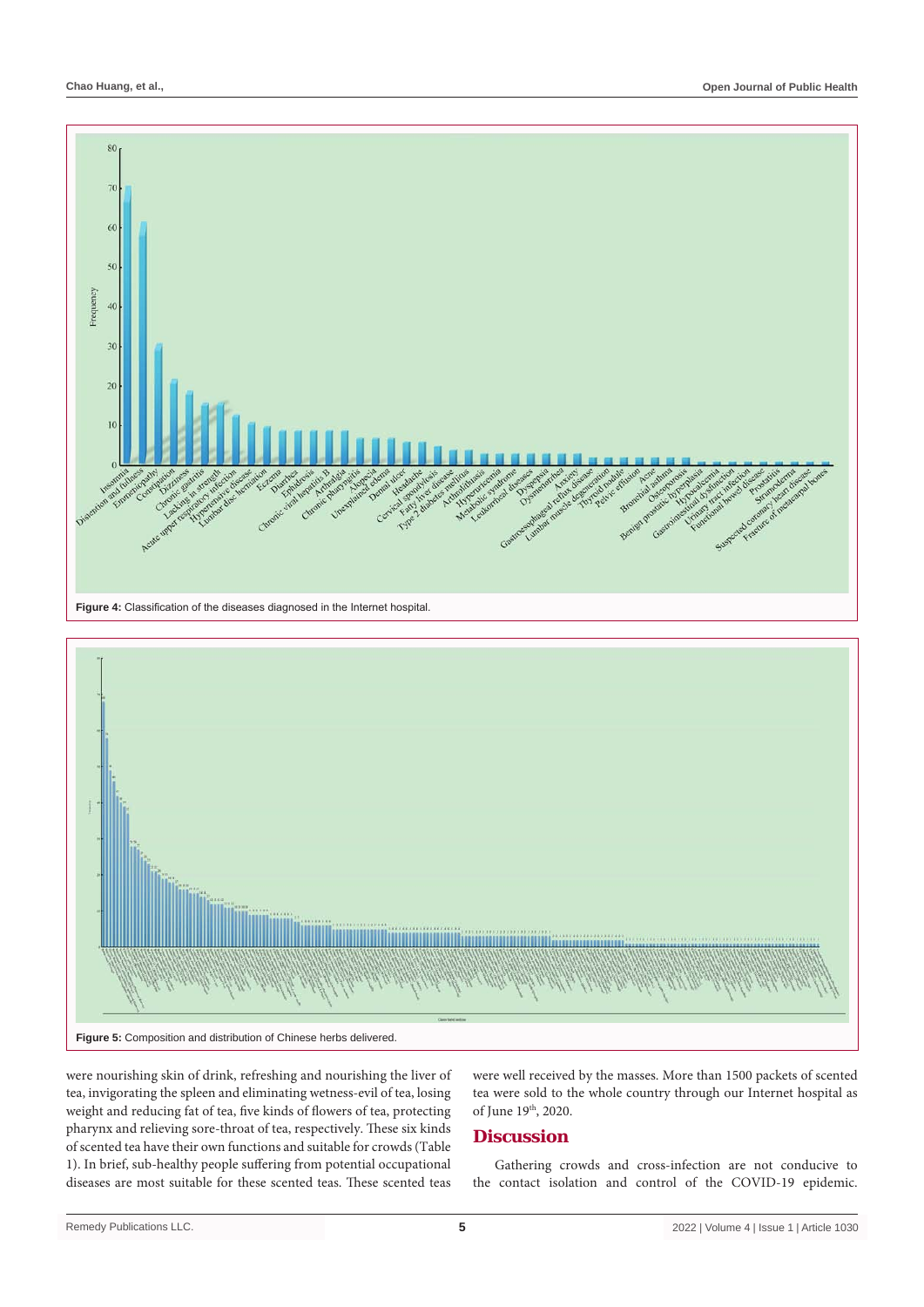

Furthermore, higher costs in offline clinics aggravated the financial burden on the country and the patients. Prospective, rigorous population studies and clinical practice revealed that economically inexpensive Traditional Chinese Medicine (TCM) has played crucial functions in prevention and control of 2019-nCoV epidemic [2-4]. At present, the arisen Internet Hospitals (IHs) in China play a key role in the infectious public health emergency responses and simultaneously meet the public' s medical needs of those suffered from other illnesses [5]. In addition, potential worry of patients concerned about crosscontamination in physical hospitals would be reduced in His [6]. According to Haodf.com, physicians in IHs account for over 20,000 daily, acquiring considerable traction among the public [7].

The affiliated Baoan Hospital of Shenzhen (the 8<sup>th</sup> People's hospital of Shenzhen) is the first public IH established and operated in Shenzhen and even the whole Guangdong. We predicted that combination of TCM and IH should bring more social benefits to many patients. Our IH, launched at February 1st, 2020, comprehensively

applies advanced technologies such as 5G, big data, artificial intelligence and block chain. It took the lead in the establishment of nine "cloud" platforms in the city, including imaging, prescriptions, examine, pathology, electrocardiogram and nursing. These platforms energize health service for the residents, really realizing "online appointment, offline diagnosis and treatment". Potentially, the incorporation of TCM and IH derived from the COVID-19 epidemic situation brings about many changes in the way people are treated medically. First, the patients with common and chronic diseases don't need to go to a physical hospital to enjoy the better quality of medical service. Second, location of clinical reception for the doctors in IHs is also flexible including physical hospital and home. In this case, an interaction between the doctors and the patients occurred through image-text consultation and video interrogation.

As soon as the IH was launched, it began to be well received by patients, for example, we have found that the patients in this IH platform were increasing month by month. Most of them are in the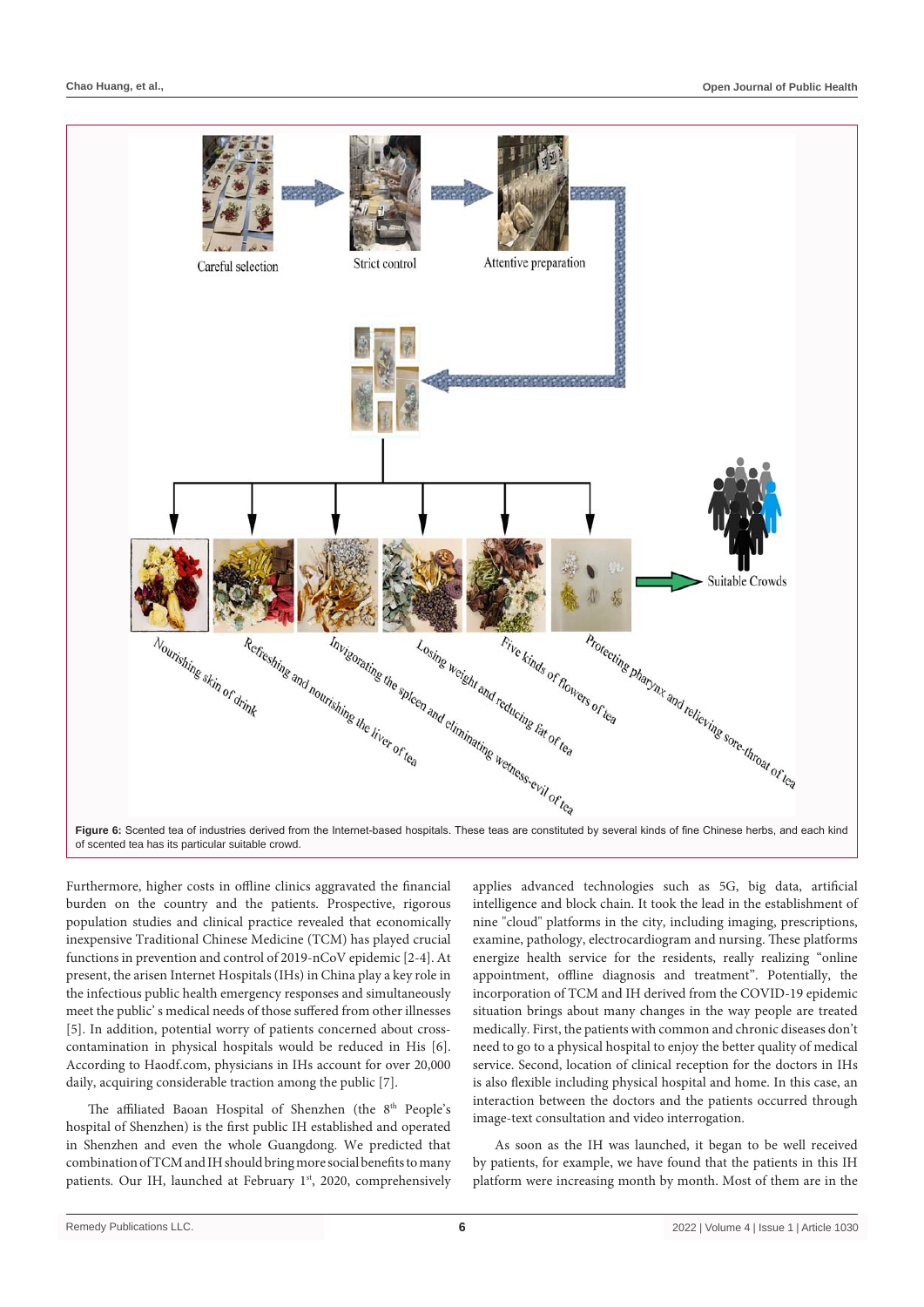**Table 1:** A brief introduction of six kinds of scented tea.

| Name of<br><b>Scented Teas</b>                                          | <b>Composition</b>                                                                                                                                                                                      | <b>Functions</b>                                                                                                                                          | <b>Suitable Crowds</b>                                                                                                                                                                            |
|-------------------------------------------------------------------------|---------------------------------------------------------------------------------------------------------------------------------------------------------------------------------------------------------|-----------------------------------------------------------------------------------------------------------------------------------------------------------|---------------------------------------------------------------------------------------------------------------------------------------------------------------------------------------------------|
| Nourishing skin<br>of drink                                             | Radix Panacis Quinquefolii (Xiyangshen), Angelica<br>sinensis (Danggui), Rose, chrysanthemum (Juhua),<br>Red jujube (Hongzao), Lycium barbarum (Gougi)                                                  | Invigorating vital energy and promoting<br>blood circulation, nourishing the liver to<br>improve visual acuity                                            | Mental worker or office workers who spend a lot<br>of time with their phones and computers                                                                                                        |
| Refreshing and<br>nourishing the<br>liver of tea                        | Dendrobium nobile (Shihu), Semen cassiae<br>(Juemingzi), Chrysanthemum (Juhua), Lycium<br>barbarum (Gougi), Ganoderma lucidum (Lingzhi).                                                                | Clearing away heat, reinforcing body<br>fluid, and nourishing the liver and<br>kidney                                                                     | The people who frequently stay up late or are<br>tired                                                                                                                                            |
| Invigorating<br>the spleen and<br>eliminating<br>wetness-evil<br>of tea | Pericarpium citri reticulatae (Chenpi), Fructus<br>citrus sarcodactylis (Foshou), Fried semen coicis<br>(Fried yiyiren), Fried white hyacinth bean (Fried<br>baibiandou).                               | Promoting vital energy circulation and<br>eliminating wetness                                                                                             | The people whose physiques are asthenia<br>of spleen and stagnation of wetness-evil and<br>phlegm-wetness                                                                                         |
| Losing weight<br>and reducing fat<br>of tea                             | Folium nelumbinis (Heye), Semen cassiae<br>(Juemingzi), Fructus crataegi (Shanzha), Pericarpium<br>citri reticulatae (Chenpi).                                                                          | Promoting digestion and relieving<br>dyspepsia, promoting vital energy<br>circulation and diuresis to eliminate the<br>wetness-evil from the lower warmer | The people with obesity and dyspepsia                                                                                                                                                             |
| Five kinds of<br>flowers of tea                                         | Lonicera japonica (Jinyinhua), Flos Sophorae<br>(Huaihua), Common bombax flower (Mumianhua),<br>Plumeria rubra (Jidanhua), Chrysanthemum (Juhua).                                                       | Clearing away heat and eliminating<br>wetness                                                                                                             | The people suffering from thirst, dry cough,<br>pharyngalgia caused by heat-evil in lung and<br>stomach, and from abdominal pain and dysentery<br>resulting from wetness-heat in intestinal tract |
| Protecting<br>pharynx and<br>relieving sore-<br>throat of tea           | Radix Panacis Quinquefolii (Xiyangshen),<br>Dendrobium nobile (Shihu), Radix ophiopogonis<br>(Maidong), Platycodon grandiflorum (Jiegeng),<br>Scaphium scaphigerum (Pangdahai), Glycyrrhiza<br>(Gancao) | Nourishing yin energy and moisturizing<br>the lung, relieving sore-throat and<br>eliminating sputum                                                       | The people with whose throats are discomfortable                                                                                                                                                  |

age group of 18 to 40 ages, followed by 40 to 60 ages. The illnesses diagnosed in the IH are mostly chronic or common diseases, including insomnia, distention and fullness, emmeniopathy, constipation, dizziness, chronic gastritis, lacking in strength, acute upper respiratory infection, hypertensive disease, lumbar disc herniation which usually needed to go to the hospital or receive treatment. So many people suffering from insomnia that more attention for them is needed. One hand, long-term insomnia may cause a decline in the body's immunity, leading to disease susceptibility. On the other hand, whether this insomnia is caused by the anxiety of the COVID-19 epidemic and its financial burden is still a question. Correspondingly, the patterns of payment include cash and medical insurance, which can be carried out through We Chat and PayPal. Once the payment was completed, the patients need take the medicine. One manner is the patients or family members go to the hospital by them, which is a small percentage. The other is the express delivery by S.F. Express (a large express company in China).

The prescriptions of Chinese herbs received by patients up to 491. In these prescriptions, the frequency of usage of *Poria cocos* (Fuling), *Rhizoma Atractylodis macrocephalae* (Baizhu), honey-fried licorice root (honey-processed Gancao), *Pericarpium Citri reticulata*e (Chenpi), *Rhizoma Pinellinae Praeparata* (prepared Banxia), *Semen coicis* (Yiyiren). These can supplement the vital energy and invigorate the spleen, promote the vital energy circulation and dissipate phlegm, refueling the patient's recovery. For that reason and a great need for TCM, our doctor Weixuan Huang et al. have developed six kinds of tea drinks based on traditional Chinese medicine flowers (abbreviation is scented tea), as shown in Table 1. These scented teas are born according to the pathological mechanisms of these patients and to the theory of TCM, possessing different functions and suitable crowds. COVID-19 epidemic, unfortunately, has had a serious adverse impact on the global economy [8,9]. Surprisingly, Chinese Medicine is heading for clinics around the world [10]. The scented teas are a new kind of industry of TCM, promoting the economic recovery to a certain extent owing to involvement the production, management and transportation of Chinese herbs. Besides, these teas aim at subhealthy populations suffering from potential occupational diseases; therefore, they can also improve people's health and prevent common diseases. It is important that the scented teas in the background of IH are a great support for disease contact isolation to avoid crossinfection.

# **Conclusion**

Internet hospital can be combined with TCM and this combination is very promising, contributing to control of COVID-19 epidemic and promoting economic recovery influenced by this epidemic.

## **Acknowledgement**

Weixuan Huang, Jingbo He, Xu Chen and Weizeng Sheng are responsible for the Internet hospital construction and publicity. Haosheng Liu, Fengxian Chen, Xi Chen, Lin Zhong, Mixia Qi, Qiong An, Juan Zeng, Qiao Lin, Zhaoxin Chen, and Ying Sun are responsible for data collection.

## **Funding**

This work was supported by National Natural Science Foundation of China (81903985) and Natural Science Foundation of Guangdong Province (2018A030310060).

## **References**

- 1. [Bao Y, Sun Y, Meng S, Shi J, Lu L. 2019-nCoV epidemic: Address mental](https://pubmed.ncbi.nlm.nih.gov/32043982/)  [health care to empower society. Lancet. 2020;395\(10224\):e37-ee8.](https://pubmed.ncbi.nlm.nih.gov/32043982/)
- 2. [Luo H, Tang QL, Shang YX, Liang SB, Yang M, Robinson N, et al. Can](https://pubmed.ncbi.nlm.nih.gov/32065348/)  [Chinese medicine be used for prevention of coronavirus disease 2019](https://pubmed.ncbi.nlm.nih.gov/32065348/)  [\(COVID-19\)? A review of historical classics, research evidence and current](https://pubmed.ncbi.nlm.nih.gov/32065348/)  [prevention programs. Chin J Integr Med. 2020;26\(4\):243-50.](https://pubmed.ncbi.nlm.nih.gov/32065348/)
- 3. [Chan KW, Wong VT, Tang SCW. COVID-19: An update on the](https://pubmed.ncbi.nlm.nih.gov/32164424/)  [epidemiological, clinical, preventive and therapeutic evidence and](https://pubmed.ncbi.nlm.nih.gov/32164424/)  [guidelines of integrative Chinese-western medicine for the management](https://pubmed.ncbi.nlm.nih.gov/32164424/)  [of 2019 novel coronavirus disease. Am J Chin Med. 2020;48\(3\):737-62.](https://pubmed.ncbi.nlm.nih.gov/32164424/)
- 4. [Ren JL, Zhang AH, Wang XJ. Traditional Chinese medicine for COVID-19](https://pubmed.ncbi.nlm.nih.gov/32145402/)  [treatment. Pharmacol Res. 2020;155:104743.](https://pubmed.ncbi.nlm.nih.gov/32145402/)
- 5. [Gong K, Xu Z, Cai Z, Chen Y, Wang Z. Internet hospitals help prevent and](https://pubmed.ncbi.nlm.nih.gov/32250962/)  [control the epidemic of COVID-19 in china: Multicenter user profiling](https://pubmed.ncbi.nlm.nih.gov/32250962/)  [study. J Med Internet Res. 2020;22\(4\):e18908.](https://pubmed.ncbi.nlm.nih.gov/32250962/)
- 6. Asmundson GJG, Taylor S. Coronaphobia: Fear and the 2019-nCoV